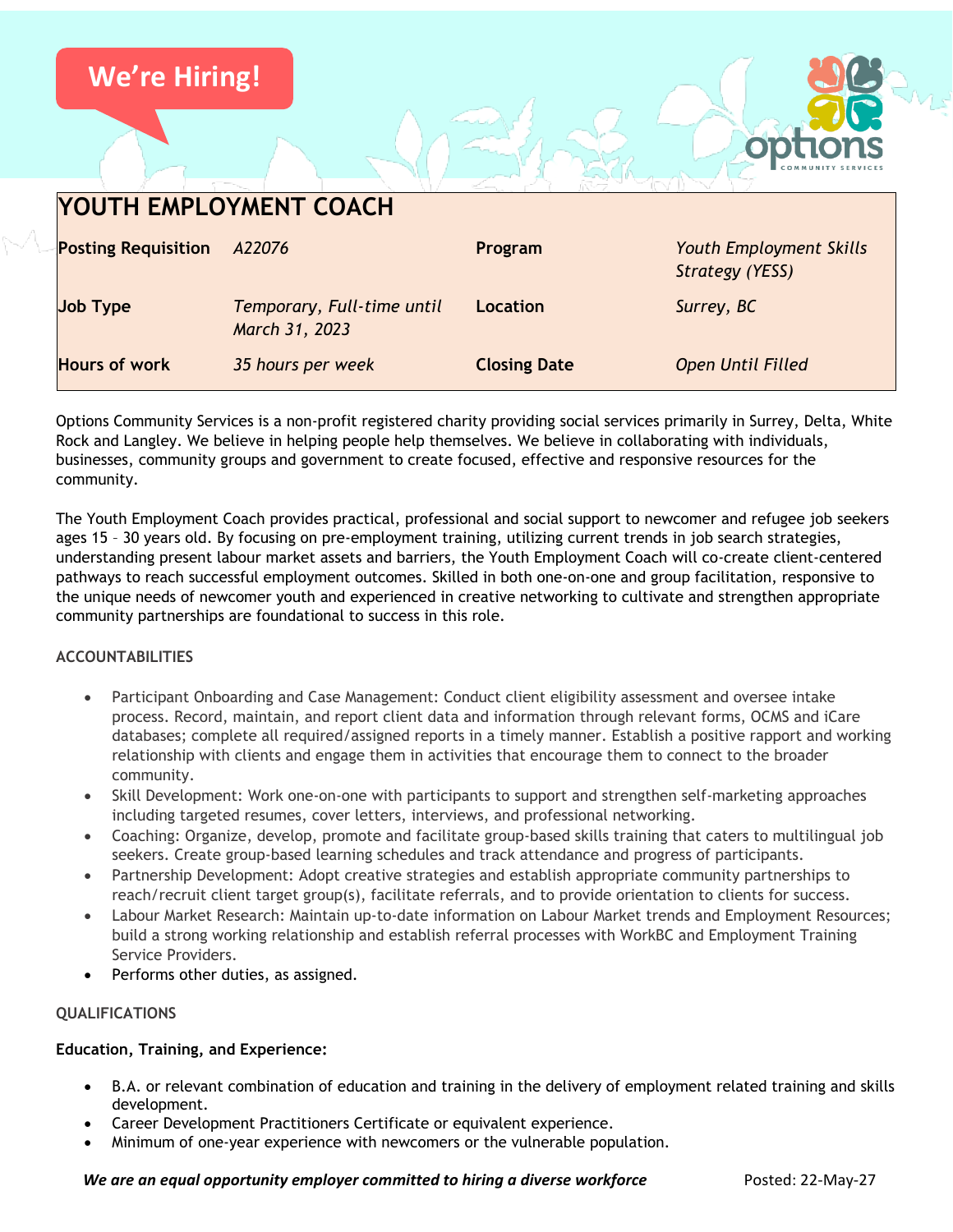# **We're Hiring!**

- Advanced Microsoft Office knowledge/experience including MS Office, MC PowerPoint, MS Excel spreadsheet, database and navigating the internet.
- Highly developed resume writing/editing skills with excellent knowledge of current resume trends.
- Proven experience in designing and developing workshops for job seekers via classroom and virtual settings.
- Experience in a community based non-profit society.
- Class 5 Driver's License and reliable vehicle an asset.
- Proficiency in a second language is required, preferably Arabic.
- Current Level 1 First Aid certificate an asset.

# **Skills and Abilities:**

- Strong written, oral and presentation communications skills in English; additional language an asset
- Proven supervisory skills
- Proven marketing, public relations, and program management skills
- Ability to prioritize, problem-solve, and exercise good judgment and can work under pressure
- Excellent time management skills
- Required to work in a dynamic environment which may call for adaptation to emerging trends/demands
- A high level of motivation and sensitivity is required to effectively deliver services to a variety of individuals and to supervise a diverse group of staff
- Highly motivated to complete tasks/duties/daily maintenance in a timely manner
- Ability to represent OCS in a positive and professional manner when in contact with the community-at-large
- Demonstrated competency for and understanding of a Community Development Approach and Community based Service Delivery model
- Ability to work effectively with project staff, volunteers, and non-profit or publicly funded groups, agencies and organizations.
- Ability to identify sensitive issues and maintain confidentiality
- Strong understanding of social service programming and resources, multiculturalism and immigrant/refugee issues
- Strong communication, interpersonal/relationship-building and conflict resolution skills, as well as intercultural competency
- Strong level of computer proficiency; in particular, strong Microsoft Word, MS PowerPoint, MS Excel spreadsheet, internet/email, scanning skills and comfort with desktop publishing (MS Publisher)
- Ability to work in a fast-paced, multicultural and diverse environment
- Ability to work independently, set priorities, manage multiple tasks and meet deadlines
- Flexibility and willingness to work outside of regular work hours
- Good team work and strong work ethic
- Must be sensitive to and respectful of cultural and lifestyle diversity

# **SPECIAL REQUIREMENTS**

- Successful candidates will be required to provide a current and satisfactory Criminal Reference Check / Vulnerable Sector search preceding their start date.
- Applicants may be required to provide proof of Covid -19 vaccination.

*\*An eligibility list may be maintained for up to six months. Eligible applicants may be offered a casual position.*